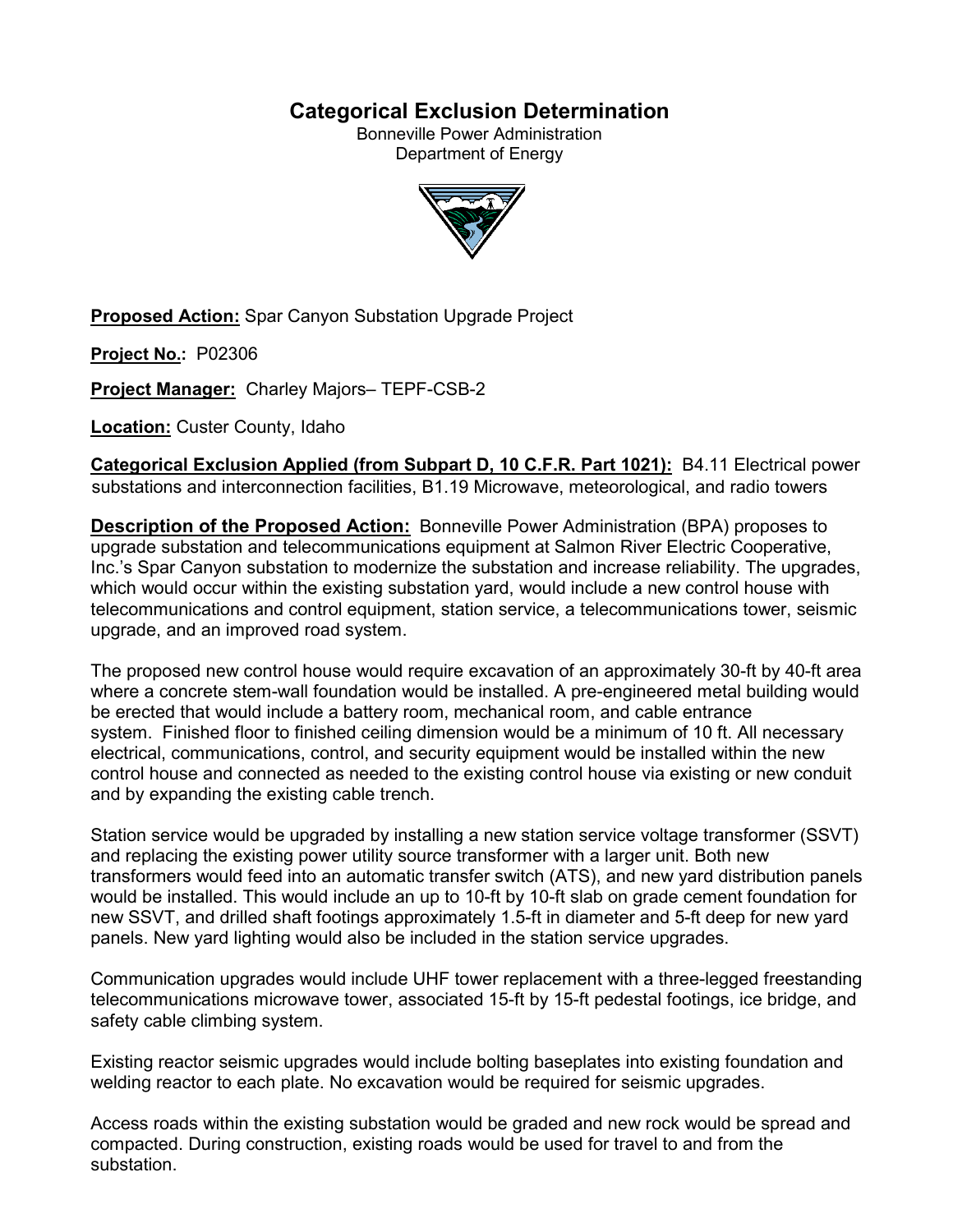General equipment that may be utilized for this project includes: excavator, tractor-trailer, crane, transmission line bucket truck, transport dump trucks, dozer, grader, and vibratory roller compactor.

**Findings:** In accordance with Section 1021.410(b) of the Department of Energy's (DOE) National Environmental Policy Act (NEPA) Regulations (57 FR 15144, Apr. 24, 1992, as amended at 61 FR 36221-36243, Jul. 9, 1996; 61 FR 64608, Dec. 6, 1996, 76 FR 63764, Nov. 14, 2011), BPA has determined that the proposed action:

- 1) fits within a class of actions listed in Appendix B of 10 CFR 1021, Subpart D (see attached Environmental Checklist);
- 2) does not present any extraordinary circumstances that may affect the significance of the environmental effects of the proposal; and
- 3) has not been segmented to meet the definition of a categorical exclusion.

Based on these determinations, BPA finds that the proposed action is categorically excluded from further NEPA review.

*/s/ Laura Roberts* Laura Roberts Environmental Protection Specialist

Concur:

*/s/ Sarah T. Biegel January 31, 2022* Sarah T. Biegel **Date** NEPA Compliance Officer

Attachment(s): Environmental Checklist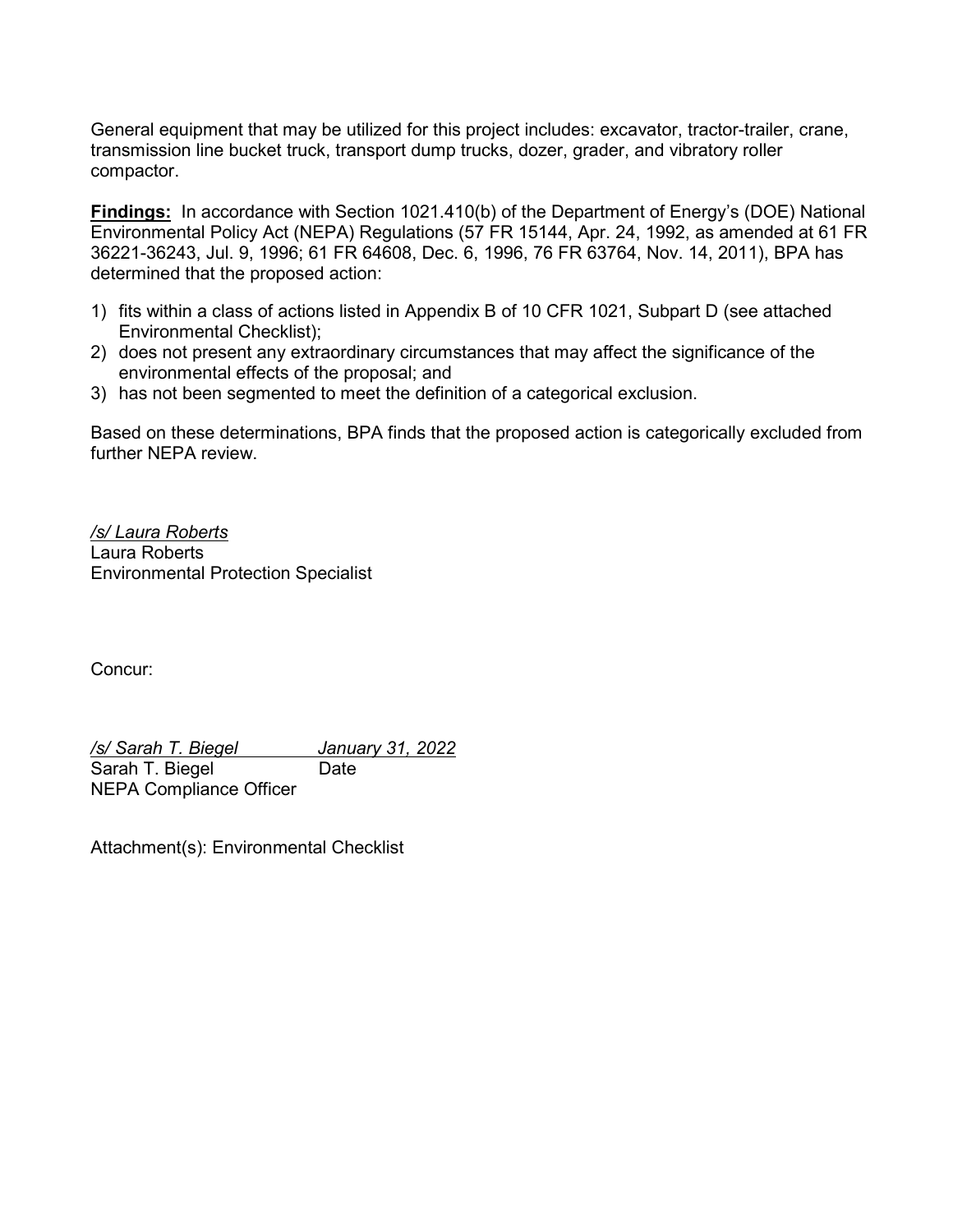# **Categorical Exclusion Environmental Checklist**

This checklist documents environmental considerations for the proposed project and explains why the project would not have the potential to cause significant impacts on environmentally sensitive resources and would meet other integral elements of the applied categorical exclusion.

# **Proposed Action: Spar Canyon Substation Upgrade Project**

# **Project Site Description**

The proposed substation upgrade project occurs on Bureau of Land Management (BLM) land in central Idaho (T11N, R21E, Section 7). The project area occurs in a high elevation shrub-scrub rangeland. No surface waters or wetlands occur within the general vicinity of the proposed project.

# **Evaluation of Potential Impacts to Environmental Resources**

# **1. Historic and Cultural Resources**

Potential for Significance: No

**Explanation:** Although the proposed work results in ground disturbance, all of this work takes place within the existing Spar Canyon Substation fence. Substations have a significant amount of disturbance associated with their construction and can have disturbance upwards of 10 feet (3 meters) deep. Therefore, given the amount of previous disturbance it is extremely unlikely that any archaeological resources would be affected as a result of the proposed work. The BLM also concurred that the work within the substation would have no effect on archaeological resources. Additionally, the Spar Canyon Substation was constructed by Salmon River Electric Cooperative in 1983 and is therefore not considered a historic resource.

## **2. Geology and Soils**

Potential for Significance: No

Explanation: The proposed activities would not create substantial new impacts to geology or soil as existing yards were previously disturbed during yard construction. Spoils from excavations for installation/removal of equipment or spill cleanup would be disposed of according to all local, state, and Federal regulations.

## **3. Plants (including Federal/state special-status species and habitats)**

Potential for Significance: No

Explanation: There is no vegetation in the existing substation yard; therefore, the activities would not impact any vegetation, including Federal or state special-status species or habitats.

## **4. Wildlife (including Federal/state special-status species and habitats)**

Potential for Significance: No

Explanation: In general, the project would have temporary noise and disturbance impacts to local wildlife related to elevated equipment noise and human presence, but any disturbed wildlife would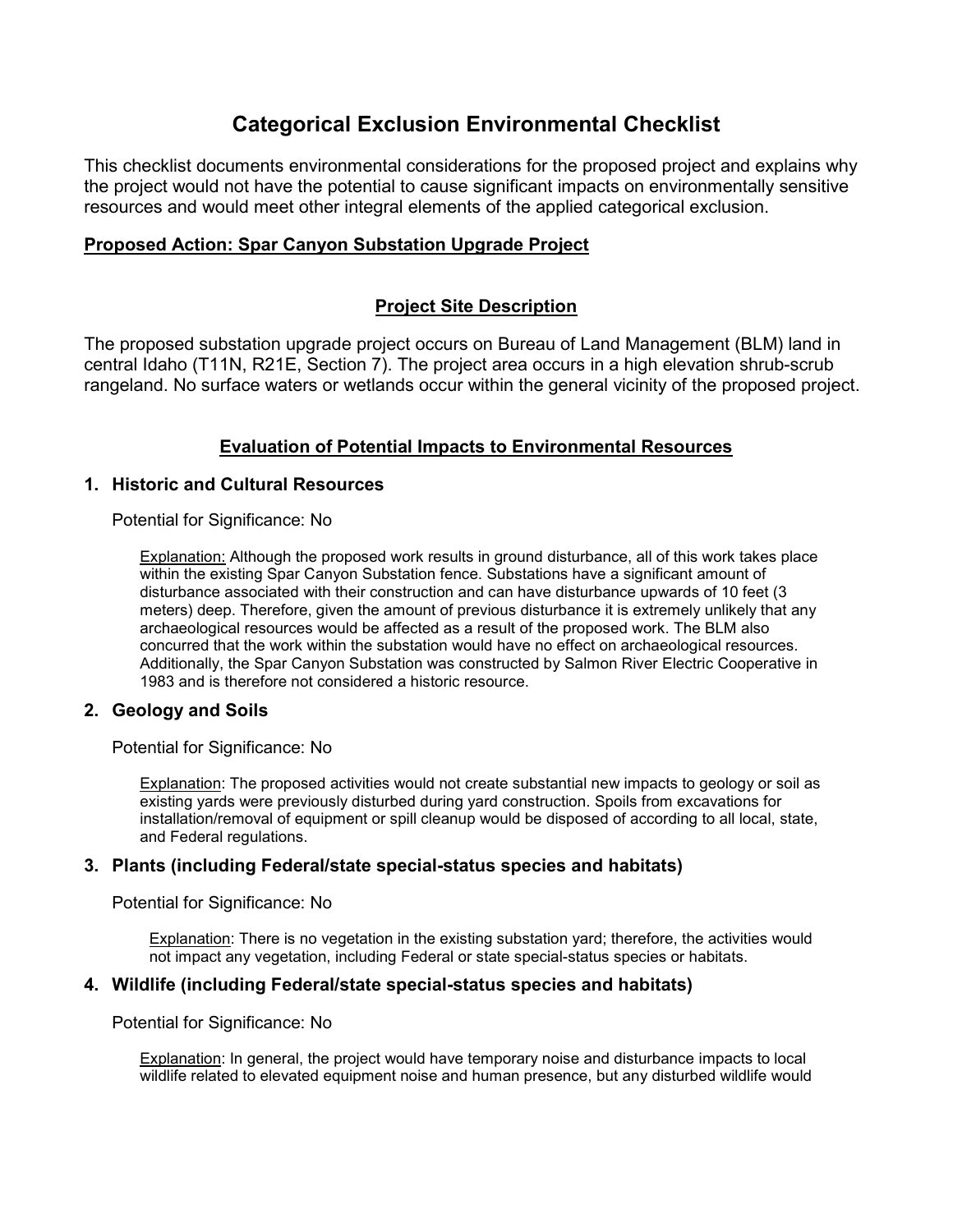temporarily disperse to adjacent habitat during the temporary disturbance. There are no Federal/state special-status species or habitat present within the project area.

### **5. Water Bodies, Floodplains, and Fish (including Federal/state special-status species, ESUs, and habitats)**

Potential for Significance: No

Explanation: No water bodies occur in the general vicinity of the project. The project would have no impact to surface waters and there would be no effect to fish species, including Federal/state special-status fish species or habitats. Appropriate Best Management Practices (BMPs) would be utilized to keep sediment from entering waterways.

### **6. Wetlands**

Potential for Significance: No

Explanation: As no wetlands occur within the vicinity of the project area, the proposed project would have no impact on wetlands.

#### **7. Groundwater and Aquifers**

Potential for Significance: No

Explanation: The proposed project occurs in high elevation shrub-scrub rangeland. No groundwater or aquifers would be impacted by the activities.

#### **8. Land Use and Specially-Designated Areas**

Potential for Significance: No

Explanation: No change in land use or specially-designated areas would occur as a result of the propose project.

The Spar Canyon Substation occurs on BLM land. BLM's Challis Office allows work within the bounds of the existing substation under the current authorization with BPA.

#### **9. Visual Quality**

Potential for Significance: No

Explanation: The proposed activities would have minimal impacts to visual quality and the results would remain consistent with the existing surroundings of the electrical substation.

#### **10. Air Quality**

Potential for Significance: No

Explanation: The proposed activities may generate a small amount of vehicle emissions and dust during construction. Existing facility emissions may slightly increase or decrease according to equipment installed or removed. These changes would not significantly alter the emission profile of BPA facilities.

#### **11. Noise**

Potential for Significance: No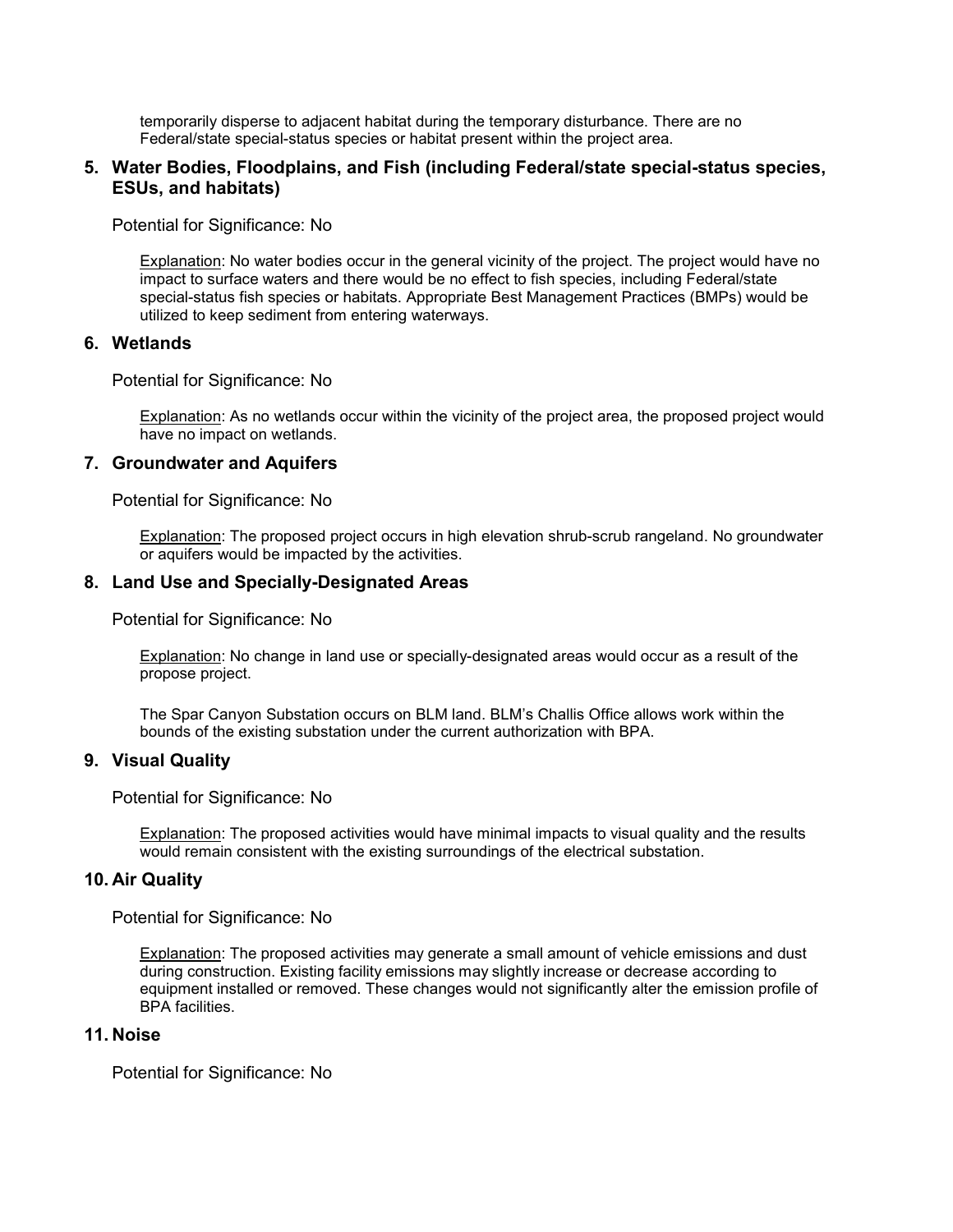Explanation: Temporary construction noise would occur during daylight hours. No ongoing noise increase is expected for this area as a result of the proposed project.

# **12. Human Health and Safety**

Potential for Significance: No

Explanation: Workers would follow all standard safety protocols. Activities would not impact human health or safety. All materials would be disposed of at approved facilities in compliance with local, state, and Federal regulations.

# **Evaluation of Other Integral Elements**

The proposed project would also meet conditions that are integral elements of the categorical exclusion. The project would not:

**Threaten a violation of applicable statutory, regulatory, or permit requirements for environment, safety, and health, or similar requirements of DOE or Executive Orders.**

Explanation: N/A

**Require siting and construction or major expansion of waste storage, disposal, recovery, or treatment facilities (including incinerators) that are not otherwise categorically excluded.**

Explanation: N/A

**Disturb hazardous substances, pollutants, contaminants, or CERCLA excluded petroleum and natural gas products that preexist in the environment such that there would be uncontrolled or unpermitted releases.**

Explanation: N/A

**Involve genetically engineered organisms, synthetic biology, governmentally designated noxious weeds, or invasive species, unless the proposed activity would be contained or confined in a manner designed and operated to prevent unauthorized release into the environment and conducted in accordance with applicable requirements, such as those of the Department of Agriculture, the Environmental Protection Agency, and the National Institutes of Health.**

Explanation: N/A

## **Landowner Notification, Involvement, or Coordination**

Description: BPA Environment and Realty have coordinated with BLM Environmental and Realty.

Based on the foregoing, this proposed project does not have the potential to cause significant impacts to any environmentally sensitive resource.